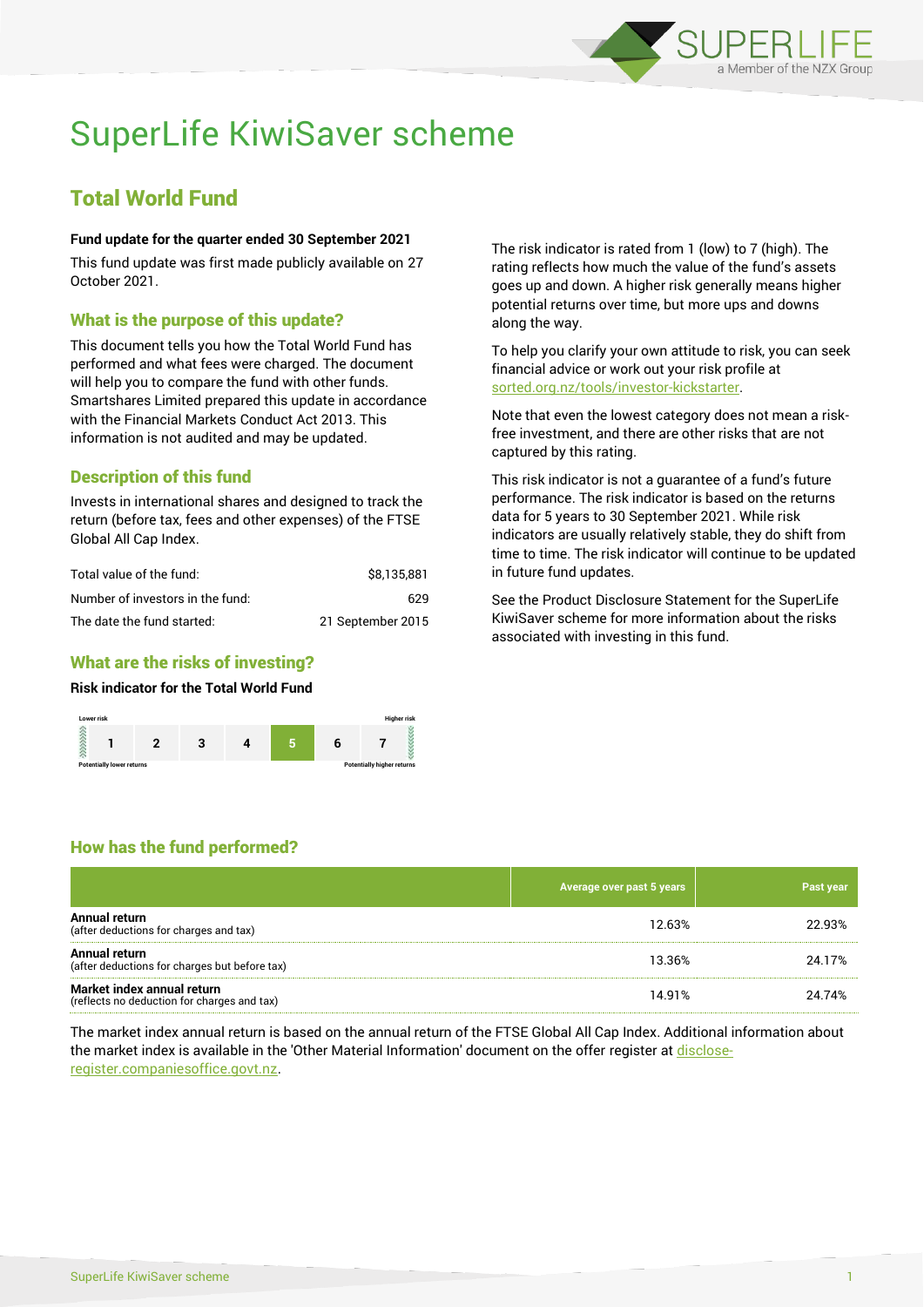

#### **Annual return graph**



This shows the return after fund charges and tax for each year ending 31 March since the fund started. The last bar shows the average annual return since the fund started, up to 30 September 2021.

**Important:** This does not tell you how the fund will perform in the future.

Returns in this update are after tax at the highest prescribed investor rate (PIR) of tax for an individual New Zealand resident. Your tax may be lower.

## What fees are investors charged?

Investors in the Total World Fund are charged fund charges. In the year to 31 March 2021 these were:

|                                                       | % per annum of fund's net<br>asset value |  |
|-------------------------------------------------------|------------------------------------------|--|
| <b>Total fund charges</b>                             | 0.58%                                    |  |
| Which are made up of:                                 |                                          |  |
| <b>Total management and administration</b><br>charges | 0.58%                                    |  |
| Including:                                            |                                          |  |
| Manager's basic fee                                   | 0.57%                                    |  |
| Other management and<br>administration charges        | 0.01%                                    |  |
| Other charges                                         | Dollar amount per investor               |  |
| Administration fee                                    | \$30 per annum                           |  |

Investors may also be charged individual action fees for specific actions or decisions (for example, if an investor has a financial adviser and has agreed to pay a fee to the adviser for providing financial advice). See the Product Disclosure Statement for the SuperLife KiwiSaver scheme for more information about those fees.

The fees set out above include GST where applicable.

Small differences in fees and charges can have a big impact on your investment over the long term.

## Example of how this applies to an investor

Jess had \$10,000 in the fund at the start of the year and did not make any further contributions. At the end of the year, Jess received a return after fund charges were deducted of \$2,293 (that is 22.93% of her initial \$10,000). Jess paid other charges of \$30. This gives Jess a total return after tax of \$2,263 for the year.

## What does the fund invest in?

#### **Actual investment mix**

This shows the types of assets that the fund invests in.

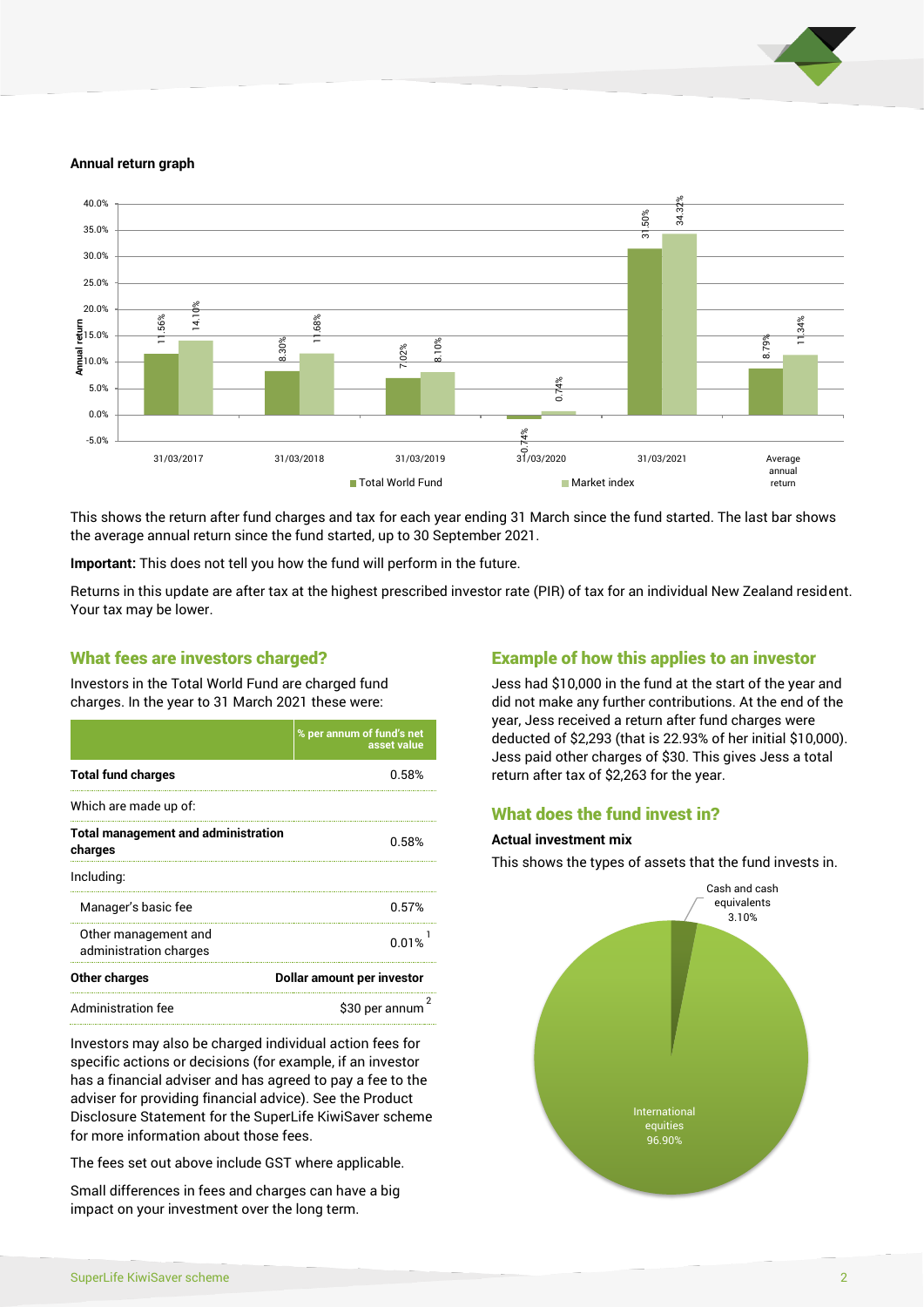

#### **Target investment mix**

This shows the mix of assets that the fund generally intends to invest in.

| <b>Asset Category</b>        | <b>Target asset mix</b>  |
|------------------------------|--------------------------|
| Cash and cash equivalents    |                          |
| New Zealand fixed interest   |                          |
| International fixed interest | -                        |
| Australasian equities        | $\overline{\phantom{a}}$ |
| International equities       | 100.00%                  |
| Listed property              |                          |
| Unlisted property            |                          |
| Commodities                  |                          |
| Other                        |                          |

#### **Top 10 investments**<sup>3</sup>

| <b>Name</b>                    | % of fund's net<br>asset value | Type                                  | <b>Country</b>       | Credit rating<br>  (if applicable) |
|--------------------------------|--------------------------------|---------------------------------------|----------------------|------------------------------------|
| Vanguard Total World Stock ETF | 98.73%                         | International equities                | <b>United States</b> |                                    |
| ANZ NZD Current Account        | 3.16%                          | Cash and cash equivalents New Zealand |                      | AA-                                |

The top 10 investments make up 101.89% of the fund's net asset value.

#### **Currency hedging**

The fund's foreign currency exposure is not hedged.

## Key personnel

This shows the directors and employees who have the most influence on the investment decisions of the fund:

| <b>Name</b>                              | <b>Current position</b>                         | Time in current position | <b>Previous or other positions</b>                                          | Time in previous / other<br>position |
|------------------------------------------|-------------------------------------------------|--------------------------|-----------------------------------------------------------------------------|--------------------------------------|
| <b>Guy Roulston Elliffe</b>              | Director                                        | 5 years and 10 months    | Corporate Governance<br>Manager - ACC (current<br>position)                 | 6 years and 5 months                 |
| Stuart Kenneth<br><b>Reginald Millar</b> | Chief Investment<br>Officer - Smartshares       | 2 years and 4 months     | Head of Portfolio Management<br>- ANZ Investments                           | 6 years and 4 months                 |
| Hugh Duncan Stevens                      | <b>Chief Executive</b><br>Officer - Smartshares | 3 years and 7 months     | <b>Chief Operating Officer -</b><br>Implemented Investment<br>Solutions Ltd | 2 years and 6 months                 |
| Alister John Williams                    | Director                                        | 5 years and 10 months    | <b>Investment Manager - Trust</b><br>Management                             | 5 years and 4 months                 |

## Further information

You can also obtain this information, the Product Disclosure Statement for the SuperLife KiwiSaver scheme, and some additional information, from the offer register a[t disclose-register.companiesoffice.govt.nz.](http://www.disclose-register.companiesoffice.govt.nz/)

## **Notes**

- 1 We charge fixed fund charges that cover normal fund operating costs. For disclosure purposes, supervisor, audit and legal costs are not included in the manager's basic fee, but are included in the other management and administration charges.
- 2 The administration fee in the year to 31 March 2021 is stated net of an income tax deduction that was applied in calculating your PIE tax payable (the deduction was paid to us). On 1 April 2021, we stopped doing this – this means the total fee you will now pay us will be lower.